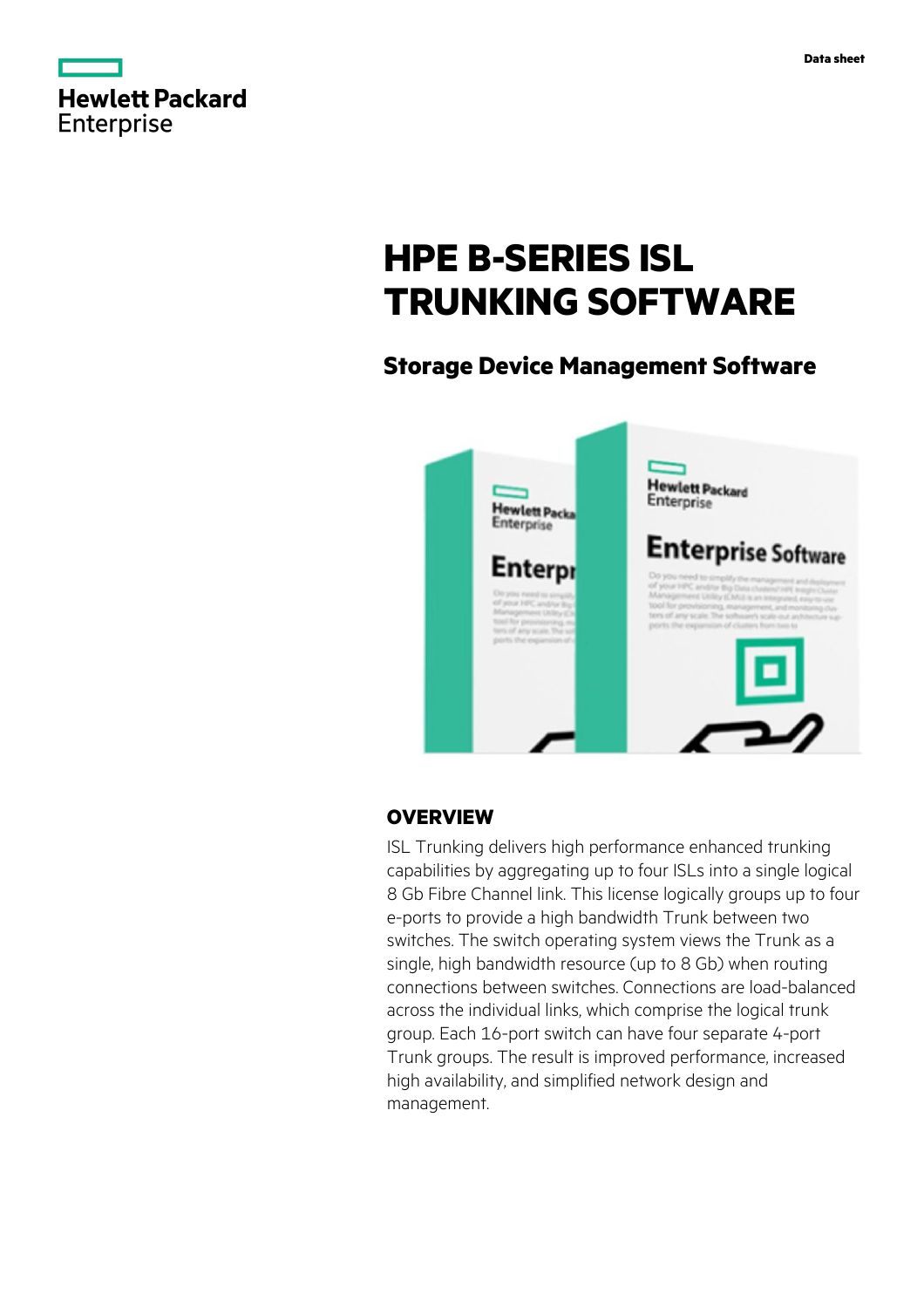## **FEATURES**

### **Controllable-Configurable:**

allows the administrator to customize the switch to the specific requirements of their enterprise environment

#### **Controllable-Optimal Performance:**

enable 8Gb pipes with ISL Trunking. Potential network congestion is mitigated by the additional bandwidth

#### **Controllable-Adaptable:**

API Access through PERL scripting capabilities, the administrator can simply automate management tasks, which are unique to each environment

#### **Resilient-Proactive SAN Health:**

The Fabric Watch and Advanced Performance Monitoring features provide the capability to monitor, diagnose and alert the administrator of environmental and performance hot spots. Advance warning to potential problems is critical to maximizing uptime of mission critical environments.

# **Technical specifications HPE B-series ISL Trunking Software**

| <b>Product Dimensions (metric)</b> | 22.86 x 21.59 x 3.81 cm |
|------------------------------------|-------------------------|
| Weight                             | kg                      |